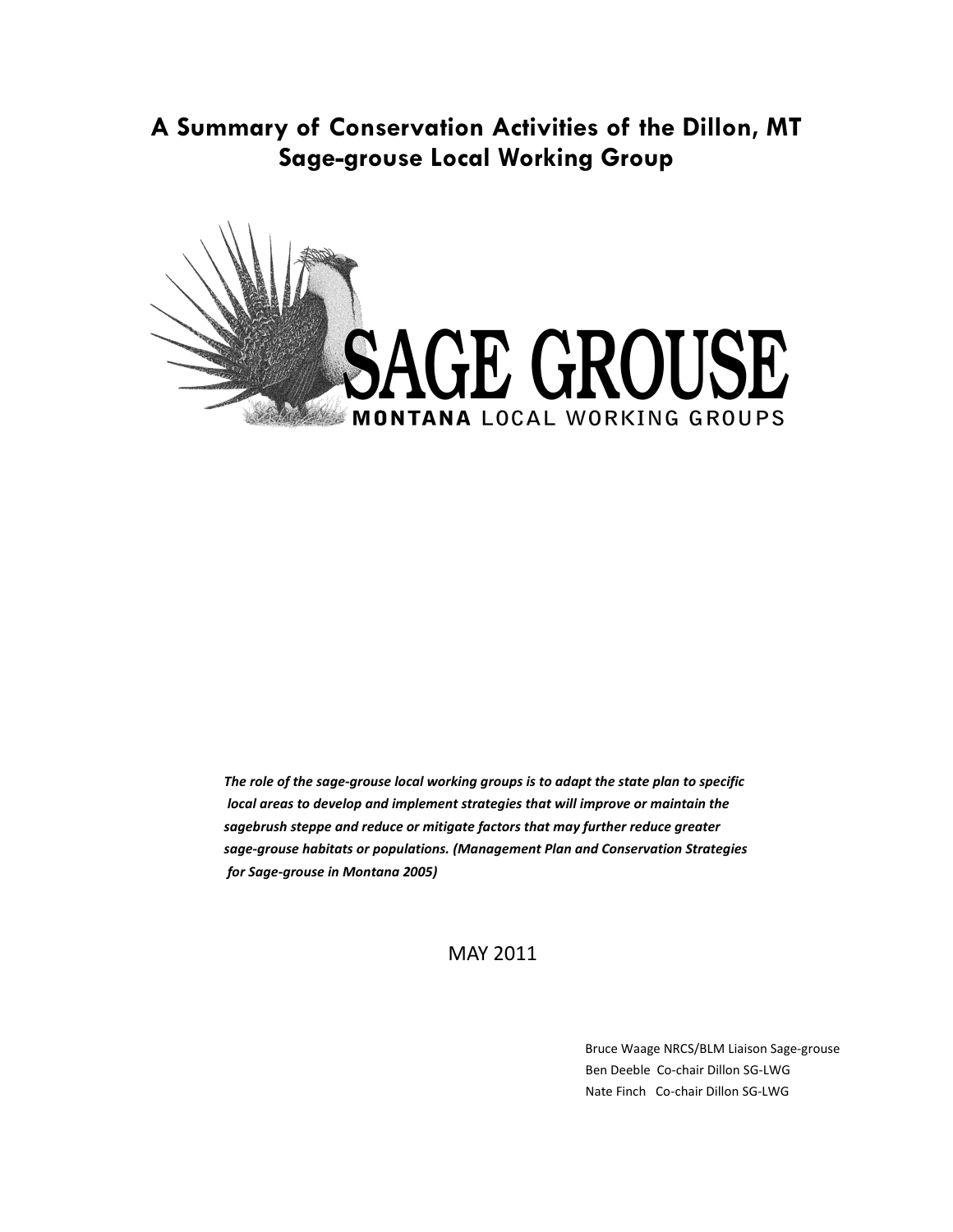# Table of Contents

| Summary of Conservation Activities of the Dillon SG-LWG                                |
|----------------------------------------------------------------------------------------|
|                                                                                        |
|                                                                                        |
|                                                                                        |
|                                                                                        |
|                                                                                        |
|                                                                                        |
| Dillon Local Working Group Sage-grouse Action Plan                                     |
|                                                                                        |
|                                                                                        |
|                                                                                        |
|                                                                                        |
|                                                                                        |
|                                                                                        |
|                                                                                        |
| Maps                                                                                   |
|                                                                                        |
| Tables                                                                                 |
| Table 1. Twelve Statewide Sage-grouse Conservation Issues Identified by the Montana    |
| Table 2. Of the Twelve Sage-grouse Conservation Issues Identified in the Montana State |
|                                                                                        |
|                                                                                        |
|                                                                                        |
| Table 5. Dillon Sage-grouse Local Working Group Activities 2007-201012                 |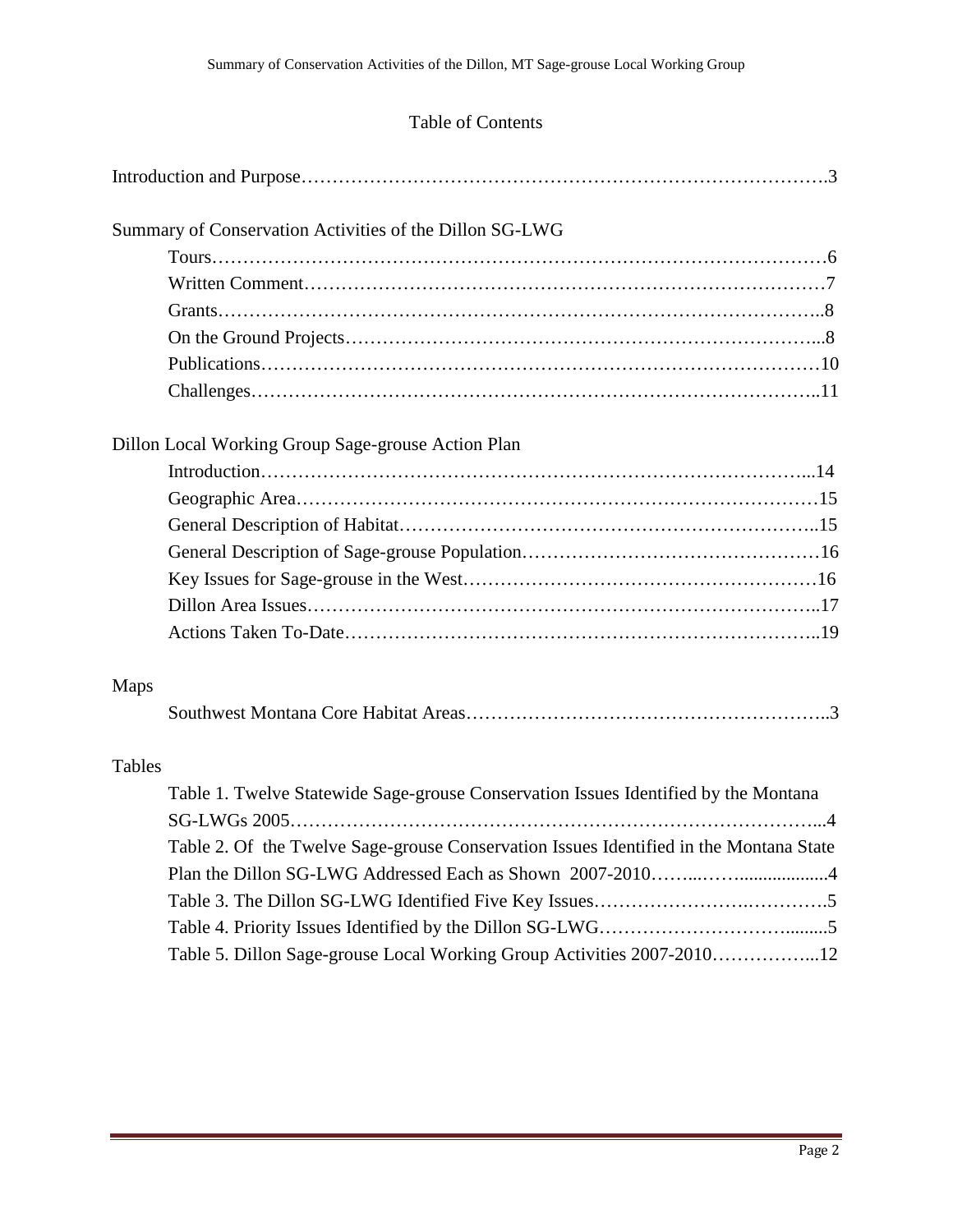# **INTRODUCTION**

### **PURPOSE**

This report "Summarizes the Conservation Actions" taken by the Dillon Sage-grouse Local Working Group (SG-LWG) divided into sections as follows:

- Description of the local working group
- A brief description of conservation issues identified by the Dillon Sage-grouse SG-LWG as they relate to 12 overall state conservation issues identified in the *Management Plan and Conservation Strategies for Sage-grouse in Montana*
- A short discussion of issues identified by the Dillon SG-LWG
- A short overview of activities taken to accomplish the conservation strategies identified in the state plan
- And of the twelve conservation issues identified in the state plan which have been addressed specifically by the Dillon SG-LWG.

The *Management Plan and Conservation Strategies for Greater Sage-grouse in Montana 2005* was developed over the course of two years, it is the plan for managing sage-grouse in Montana. The Plan states:

> *"The role of the sage-grouse local working groups is to adapt the plan to specific local areas to develop and implement strategies that will improve or maintain the sagebrush steppe and reduce or mitigate factors that may further reduce greater sage-grouse habitats or populations."*



Map of Sage-grouse Core Habitat Areas of Southwest Montana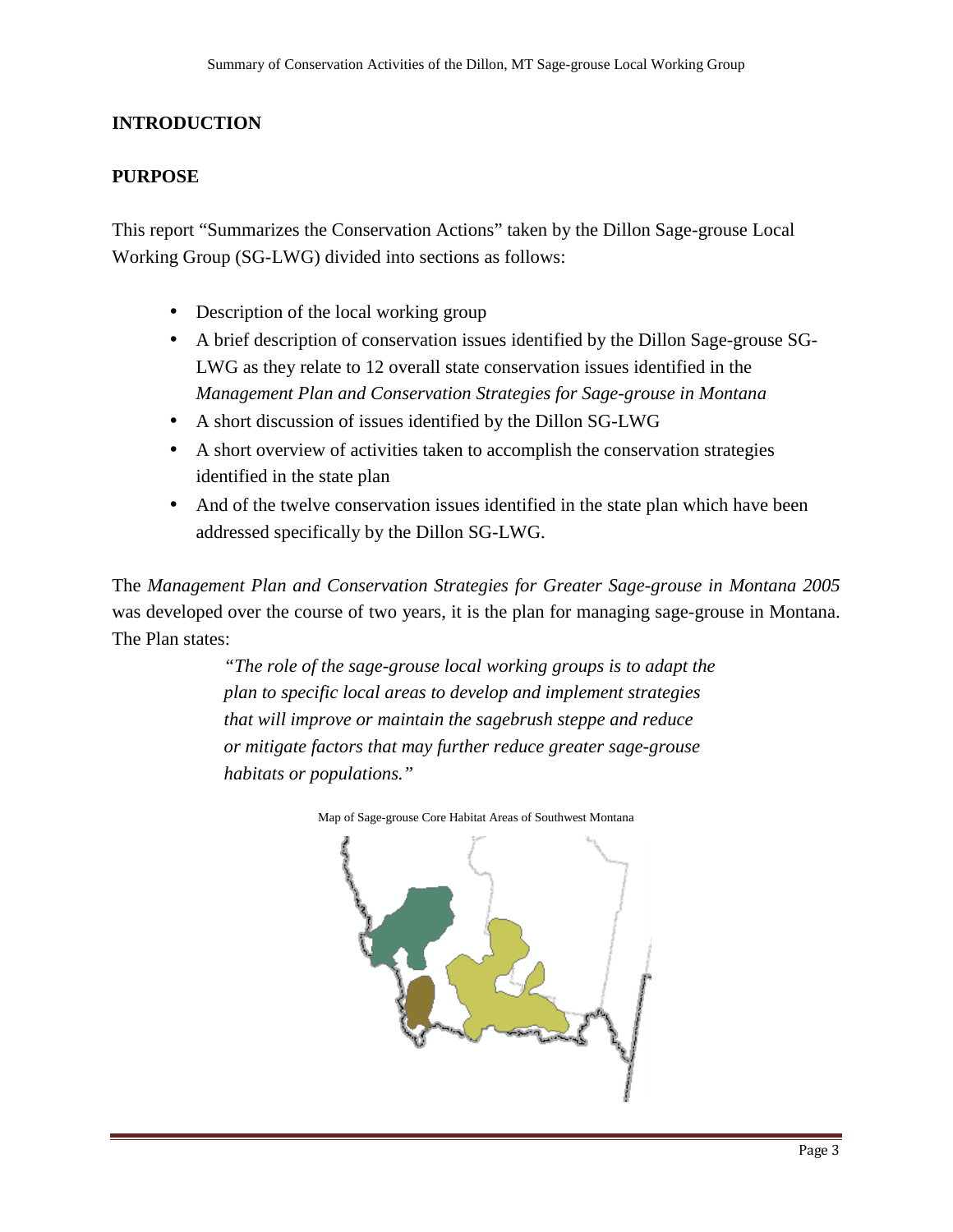# **TABLE 1 TWELVE STATEWIDE SAGE-GROUSE CONSERVATION ISSUES IDENTIFIED BY MONTANA SG-LWGs 2005**

| Fire Management                         | <b>Power Lines and Generation Facilities</b> |
|-----------------------------------------|----------------------------------------------|
| <b>Harvest Management</b>               | Predation                                    |
| <b>Livestock Grazing Management</b>     | Recreational Disturbance of Sage-grouse      |
| Mining and Energy Development           | Roads and Motorized Vehicles                 |
| <b>Noxious Weed Management</b>          | Vegetation                                   |
| Outreach, Education, and Implementation | Managing Other Wildlife                      |
|                                         |                                              |

# **TABLE 2 OF THE TWELVE SAGE-GROUSE CONSERVATION ISSUES IDENTIFIED IN THE STATE PLAN THE DILLON SG-LWG ADDRESSED EACH AS SHOWN 2007-2010\***

| <b>Issue</b>                                 | <b>How Addressed</b> |
|----------------------------------------------|----------------------|
| Fire Management                              | C,W,F,FA             |
| <b>Harvest Management</b>                    |                      |
| <b>Livestock Grazing Management</b>          | W,F                  |
| Mining and Energy Development                | W,F                  |
| <b>Noxious Weed Management</b>               |                      |
| Outreach, Education, and Implementation      | C,W,F,FA             |
| <b>Power Lines and Generation Facilities</b> | C,W,F,               |
| Predation                                    |                      |
| Recreational Disturbance of Sage-grouse      | C,FA                 |
| <b>Roads and Motorized Vehicles</b>          | C,FA                 |
| Vegetation                                   | W,F                  |
| Managing Other Wildlife                      |                      |

\*Cells highlighted in blue indicate an item specifically addresses by one of the following:

 $C =$  Correspondence – public comment letter

 $W = W$ orkshop topic

 $\mathbf{F}$  = Field tour

 $FA$  = Field activity i.e. planting, placing fence markers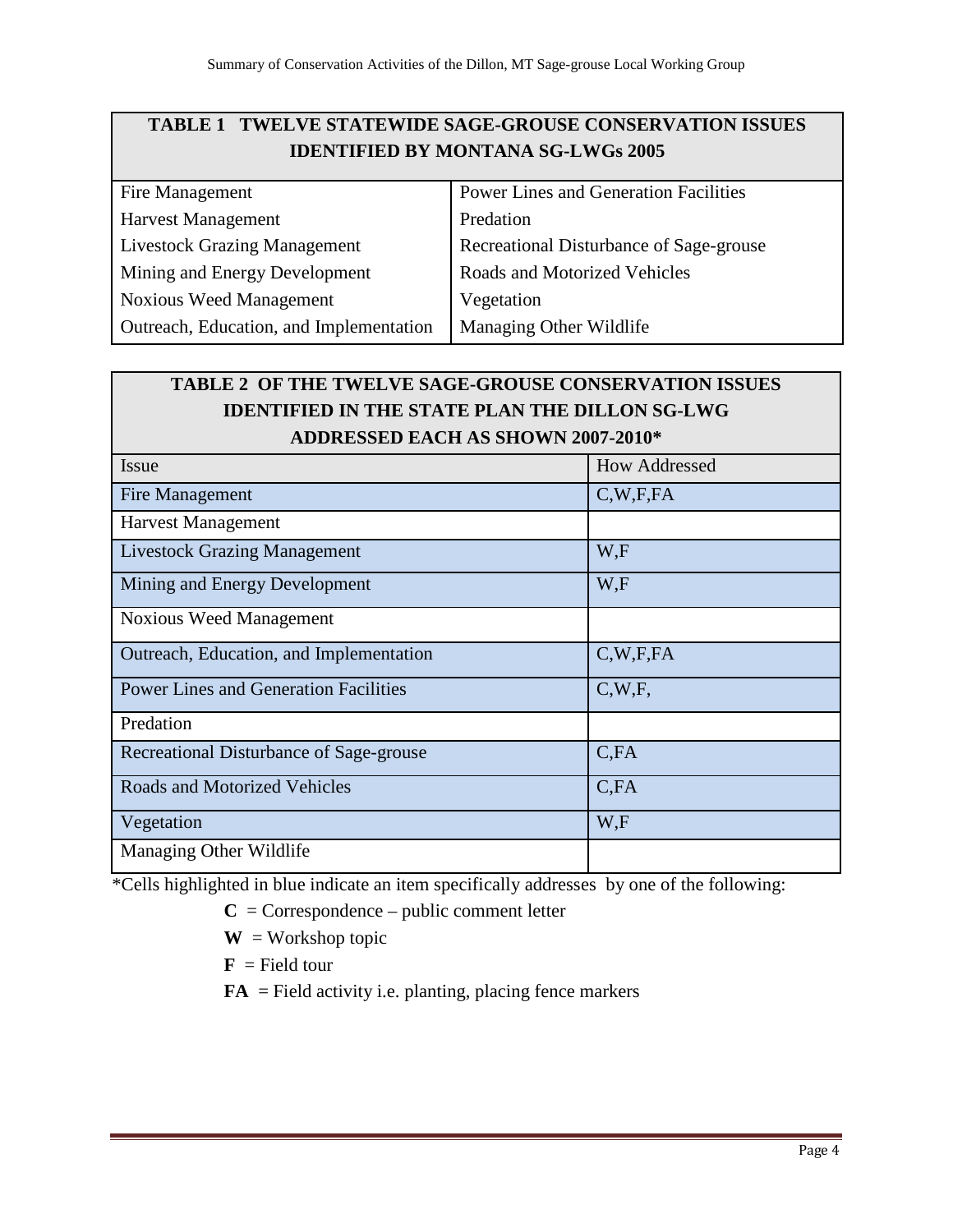### **TABLE 3 THE DILLON SG-LWG IDENTIFIED FIVE KEY ISSUES**

- **Invasive Plant Species**
- **The adverse effects of wildfire or prescribed fire**
- **Tied for third 3rd place**

**Infrastructure (fence, roads, power lines, communications towers)**

- **Conversion & fragmentation of habitat caused by residential**
- **subdivisions & development**
- **Conifer invasion**
- **Unsustainable or incompatible grazing**

#### **TABLE 4 PRIORITY ISSUES IDENTIFIED BY THE DILLON SG-LWG**

| <b>Consider populations at risk:</b>                                                      |
|-------------------------------------------------------------------------------------------|
| Are there populations known or suspected to be declining?                                 |
| Identify future actions or situations that could create new risk factors for<br>$\bullet$ |
| population viability. In the Dillon area this includes:                                   |
| <b>West Nile Virus</b>                                                                    |
| <b>Increased recreational activity</b>                                                    |
| Potential threats from increasing use of rural areas residential                          |
| development                                                                               |
| <b>Energy development and transmission infrastructure</b>                                 |
| Other?                                                                                    |
| Actions that reduce or minimize sage brush habitat. This area includes:                   |
| New conversion of sagebrush habitat to cropland                                           |
| Eliminating sagebrush (including burning, plowing, mowing, or use of                      |
| herbicides) as part of effort to promote grass growth, or other                           |
| <b>Wildfire</b>                                                                           |
| <b>Subdivisions and housing development</b>                                               |
| Adequate seasonal habitat                                                                 |
| Drought and other factors can affect forb and insect production, both of                  |
| which are important food sources for young sage-grouse                                    |
| Water availability (where as sage-grouse tend to associate with moist                     |
| areas during mid and late summer/early fall, they do not need open water)                 |
|                                                                                           |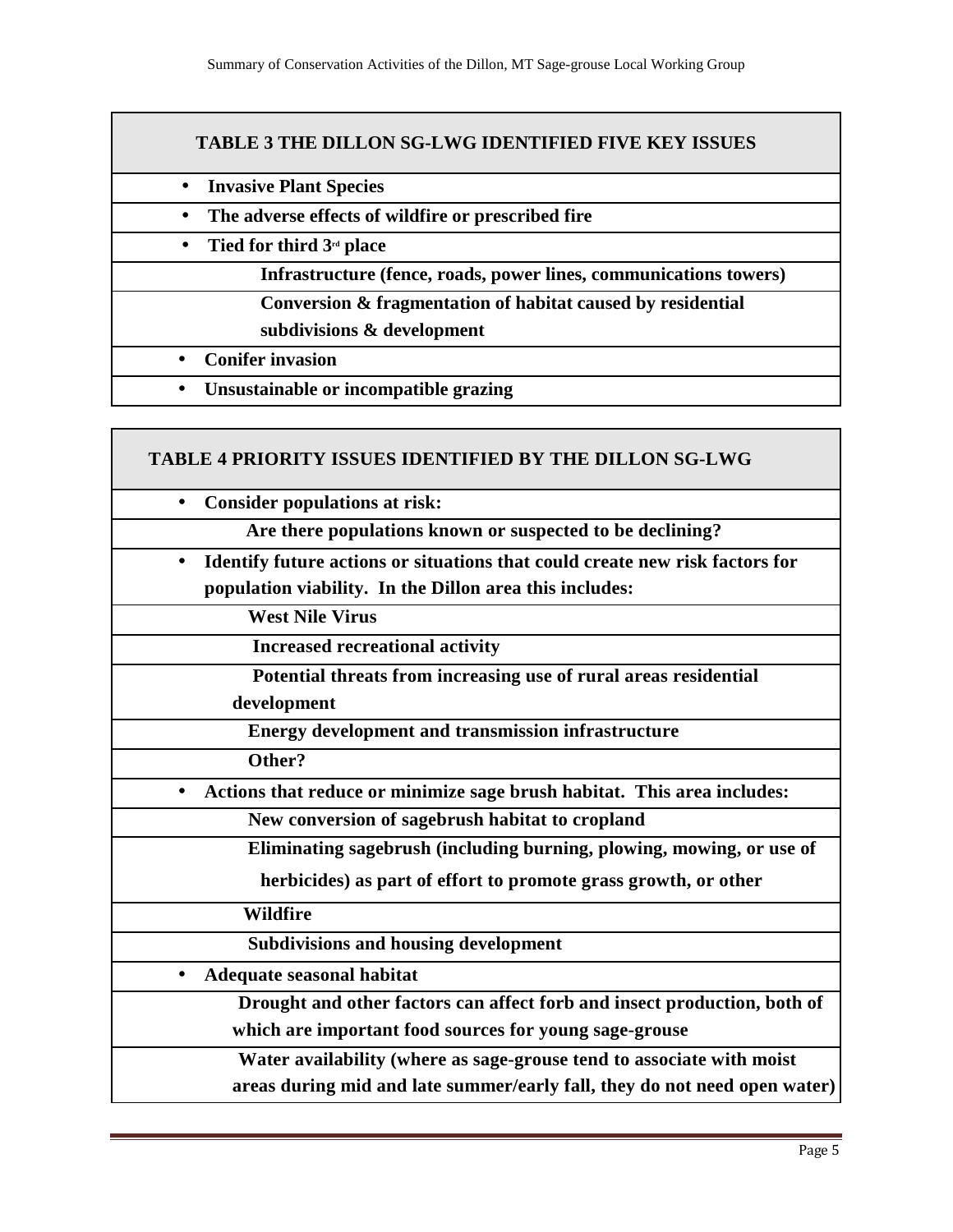| <b>TABLE 4 CONT: PRIORITY ISSUES IDENTIFIED FOR THE DILLON</b> |  |  |
|----------------------------------------------------------------|--|--|
| <b>SG-LWG AREA</b>                                             |  |  |
| • Noxious weeds                                                |  |  |
| • Effects of predation                                         |  |  |
| • Conifer expansion                                            |  |  |

**Note:** This report does not take into account extensive conservation efforts underway in Montana by Natural Resource Conservation Service (NRCS), Bureau of Land Management (BLM), U.S. Fish and Wildlife Service (USFWS), the National Wildlife Federation (NWF), and Montana Fish Wildlife and Parks (FWP). Only activities conducted by the Dillon SG-LWG are reported.

## **A SUMMARY OF THE DILLON SG-LWG ACTIVITIES 2007-2010**

From 2007-2010 the Dillon SG-LWG held over 30 events or projects encompassing regularly scheduled meetings, tours, written public comment, grant applications or other field projects.

Table 5 lists the events in chronological order along with the day, location and type of activity. A brief description of some of the events follows:

## **TOURS**

In the fall of 2008 the Dillon SG-LWG initiated a sage-grouse habitat tour of private ranch land west of Twin Bridges. The focus of the tour was to observe the results of a prescribed burn and herbicide treatment on the quality of sage-grouse habitat in a Mountain Big Sagebrush, *Artemisia tridentate vaseyana* plant community*.*





Rangeland Diversity Workshop Twin Bridges, MT Field Tour of Private Ranch Using Prescribed Fire Management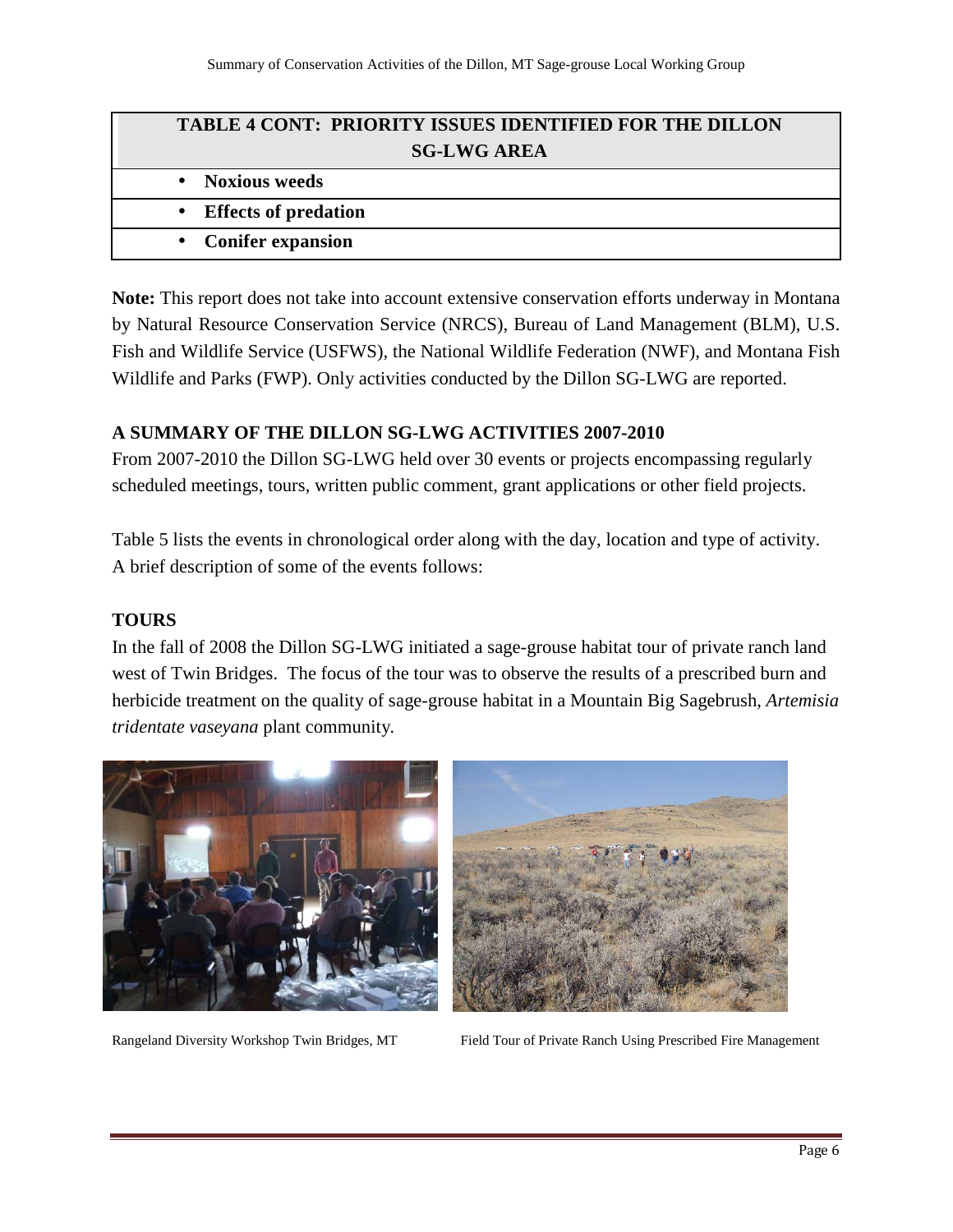Other tours focused on a power line route planned through southwest Montana, an important local issue for the Dillon area. NorthWestern Energy's (NWE) proposed 500kv Mountain States Transmission Intertie Project (MSTI) would connect power plant generation facilities in eastern Montana with the Townsend area south to Las Vegas, passing near Dillon. The Dillon SG-LWG has been proactive on this issue, keeping the public informed at its regularly scheduled meetings. Status reports are given routinely to the local working group by FWP, BLM and NorthWestern Energy at regularly scheduled meetings. The Dillon SG-LWG has provided both verbal and written comment on the proposed power line route. Through these efforts the local working group engaged on a regular basis on power line options and mitigation opportunities. The Dillon SG-LWG organized a field tour in March 2009 of the power line route to assess power line routing options. The field tour was attended by agency personnel, the SG-LWG members and NorthWestern Energy Company employees. During the tour, areas lacking sufficient sagegrouse surveys were identified and the energy company agreed to fund additional sage-grouse surveys in order to attempt to fill in the informational gaps.





Power line Route Alternatives Tour **Effects** of Energy Development and Sage-grouse Workshop

# **WRITTEN COMMENT**

The Dillon SG-LWG has provided written comment on local issues pertinent to their area affecting sage-grouse which have included comments on a leasing proposal to burn sagebrush on DNRC state land in the Corral Creek area. They have continued to comment on numerous public documents, BLM's energy corridors environmental impact statement (EIS), energy lease sales, and DNRC state energy lease sale. They have also reviewed and commented on six BLM livestock grazing allotments. Based on feedback from the SG-LWG and others, the BLM embarked on a plan to reduce unnecessary trails within Reservoir Creek and Cross allotment to improve recreational opportunities and wildlife habitat.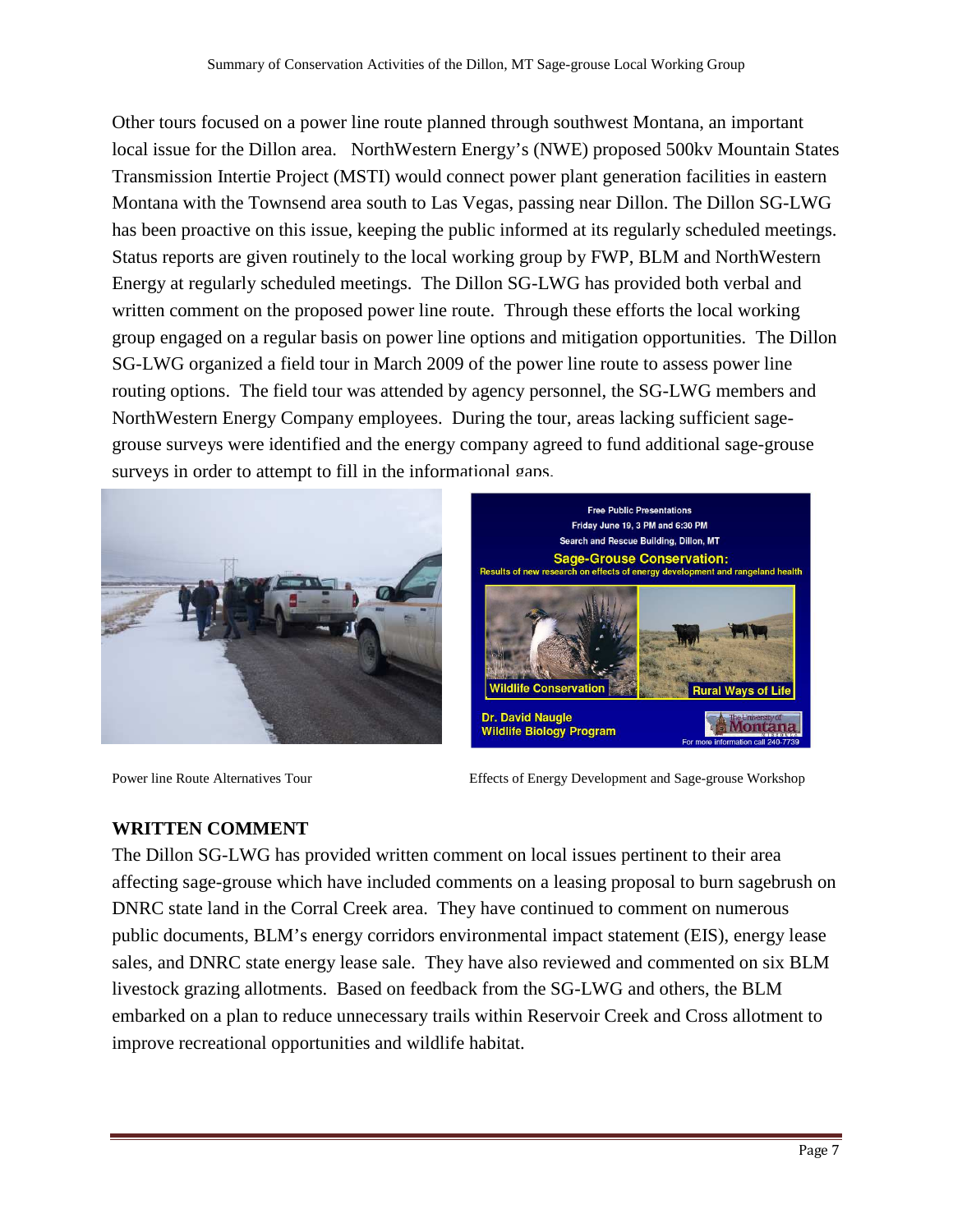# **GRANTS**

The Dillon SG-LWG secured three grants during this time period, one was a Grazing Land Conservation Initiative (GLCI) grant and two National Fish and Wildlife Foundation (NFWF) sub-grants administered by the Montana Wildlife Federation (MWF). Two grants were used to secure expert speakers and to facilitate a field tour. The third grant was used to purchase the raw materials to manufacture enough fence markers to mark ten miles of fence. The GLCI grant supported two outreach efforts by the Dillon SG-LWG, one held in Twin Bridges in September 2008 titled *Rangeland Diversity Workshop* covering range management, sage-grouse biology, water developments, sagebrush identification and sagebrush burning. A field tour on a private ranch followed the meeting to look first-hand at the effects of prescribed fire and herbicide use. A second MWF grant supported presentations addressing energy development and sage-grouse. This grant secured David Naugle, Ph.D of the University of Montana-Missoula to present the results of research projects on sage-grouse and energy development. Presentation of these studies to the Dillon SG-LWG participants, landowners, agency staff and other stakeholders was critical to propagating a science-based understanding and response to the unique and substantial challenges and potential strategies for conserving sage-grouse under various energy development proposals. The remaining MWF grant was used to purchase the raw materials for making fence markers to be used by the Dillon SG-LWG or any interested conservation partner in the state. With the funding from this grant, the Dillon SG-LWG purchased materials to mark fences in locations where sage-grouse have been documented to strike wire fences or are likely to do so because of close proximity to breeding leks or other high attendance habitats. Montana State sage-grouse plan of 2005 identified various strategies for reducing the harmful effects of fences in sage-grouse habitat including increasing the visibility of fences by marking them to reduce unintentional strikes. Approximately seven miles of fence has been marked by volunteers in Beaverhead, Petroleum and Valley counties. In the Dillon area, a biology class from University of Montana-Western assisted in placing fence markers on a newly installed fence.

# **ON THE GROUND PROJECTS**

The Dillon SG-LWG carried out the development of a public lek viewing site at Reservoir Creek because of pre-existing conflict where public viewing was believed to be causing excessive lek disturbance. This large lek is thought to get more visitation than any other sage-grouse lek in western Montana. The SG-LWG formed a committee that developed text for a removable sign to inform and educate the public on responsible viewing which has now been in use for several lekking seasons. Working cooperatively with the BLM and the DNR, unnecessary roads were closed with a single road approved into the lek, and signage is now posted seasonally for educating the public and providing proper "appropriate" lek viewing methods. Other field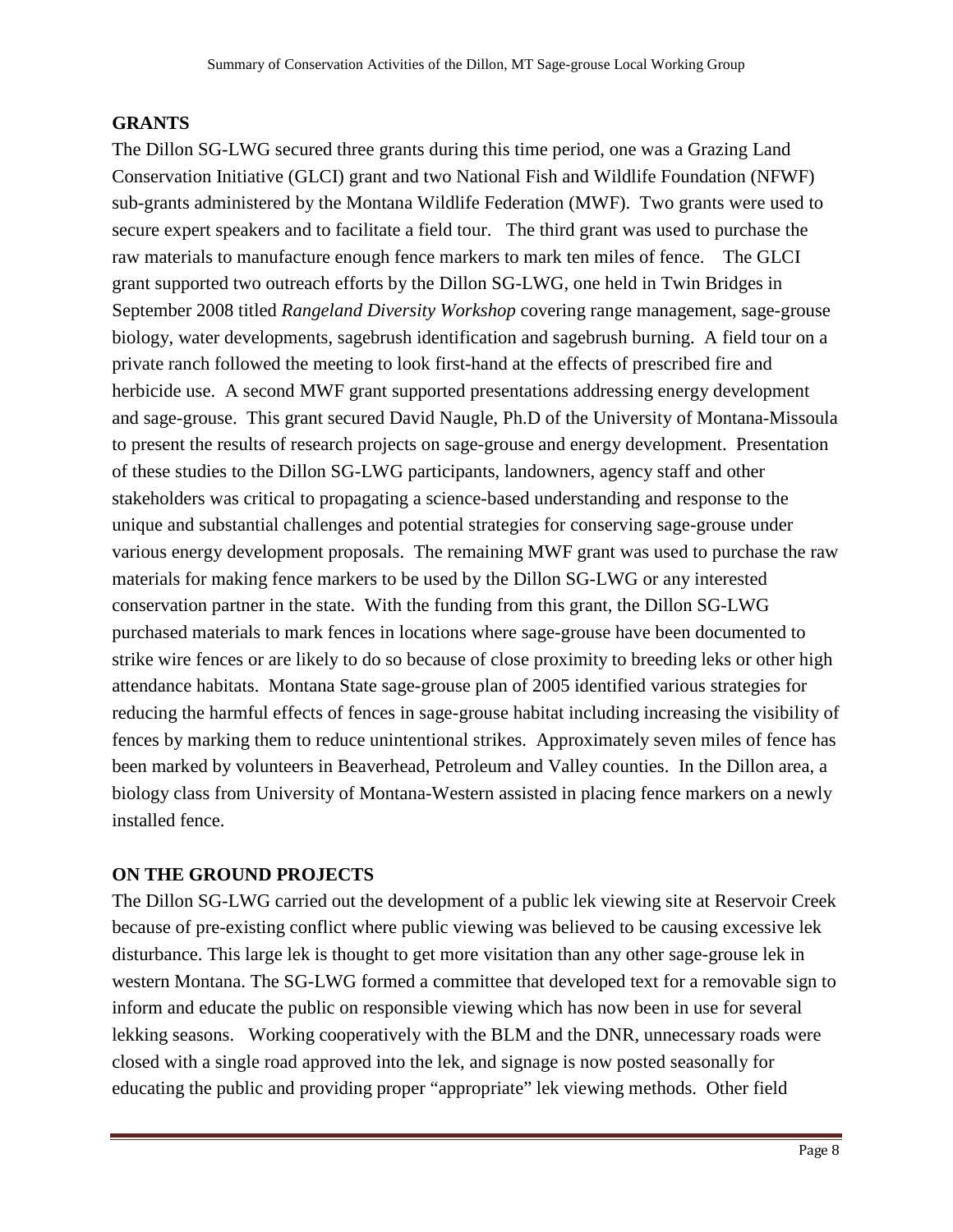activities involved fence marking done by a biology class at University of Montana Western and a demonstration on how to build wildlife escape ramps for stock tanks.



Manufactured Escape Ramp Demonsatration



Placement of Public Lek Viewing Sign at Reservoir Creek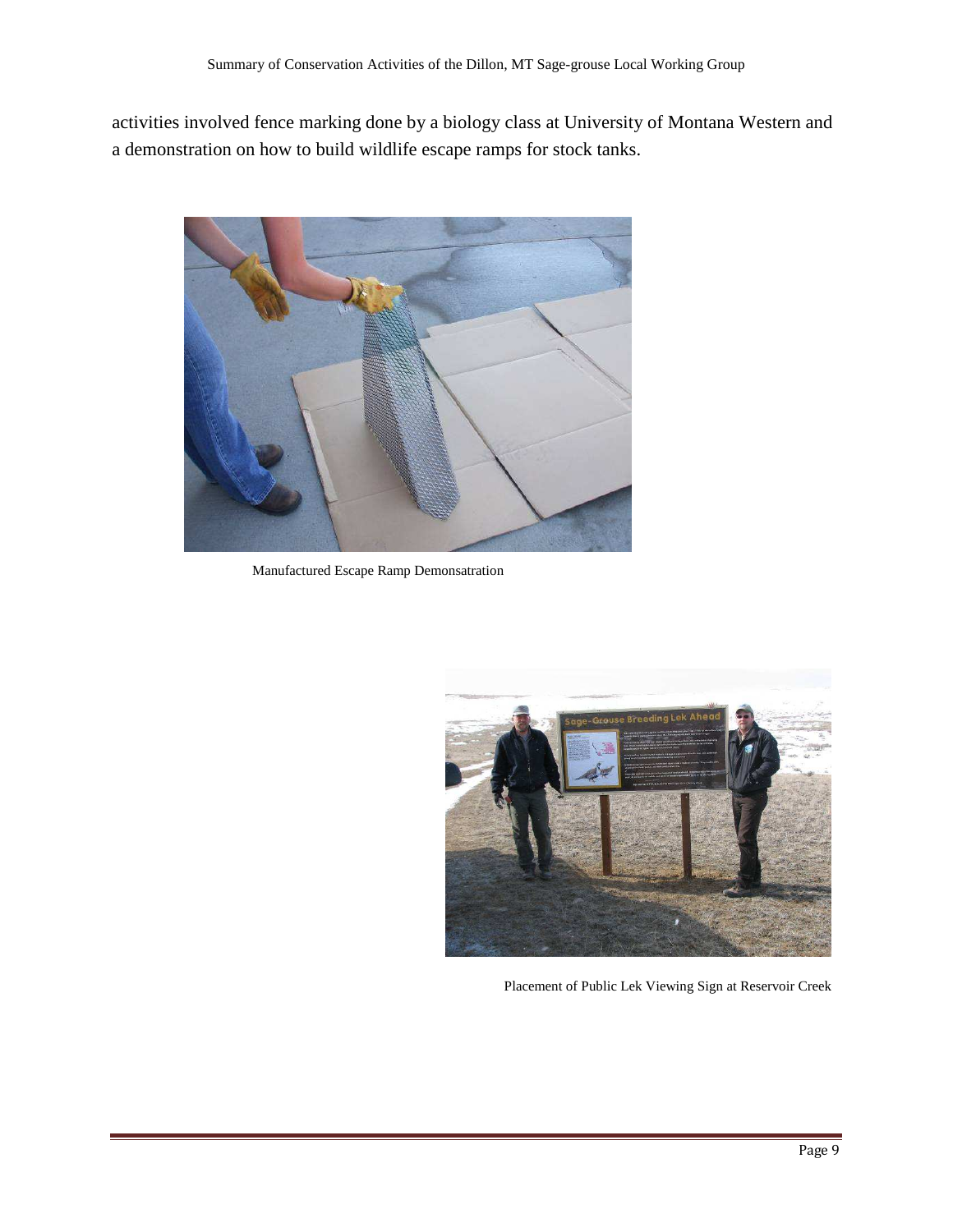

University of Montana Western Biology Class Placing Fence Markers

### **PUBLICATIONS**

A new sage-grouse publication titled *Greater Sage-grouse Field Indicator Guide* was developed jointly with working group input and participation. It is an illustrative guide to sage-grouse field indicators. It was viewed as an important outreach tool that provides hands-on information about sage-grouse and is useful for people out on the land such as landowners, hunters, sports people and wildlife enthusiasts. The publication is available for downloaded at the Montana NRCS website below.

http://www.mt.nrcs.usda.gov/technical/ecs/biology/sagegrouse/sg\_fieldguide/index.html The publication has since been reprinted by NRCS's national headquarters and then was distributed to all eleven states with sage-grouse.

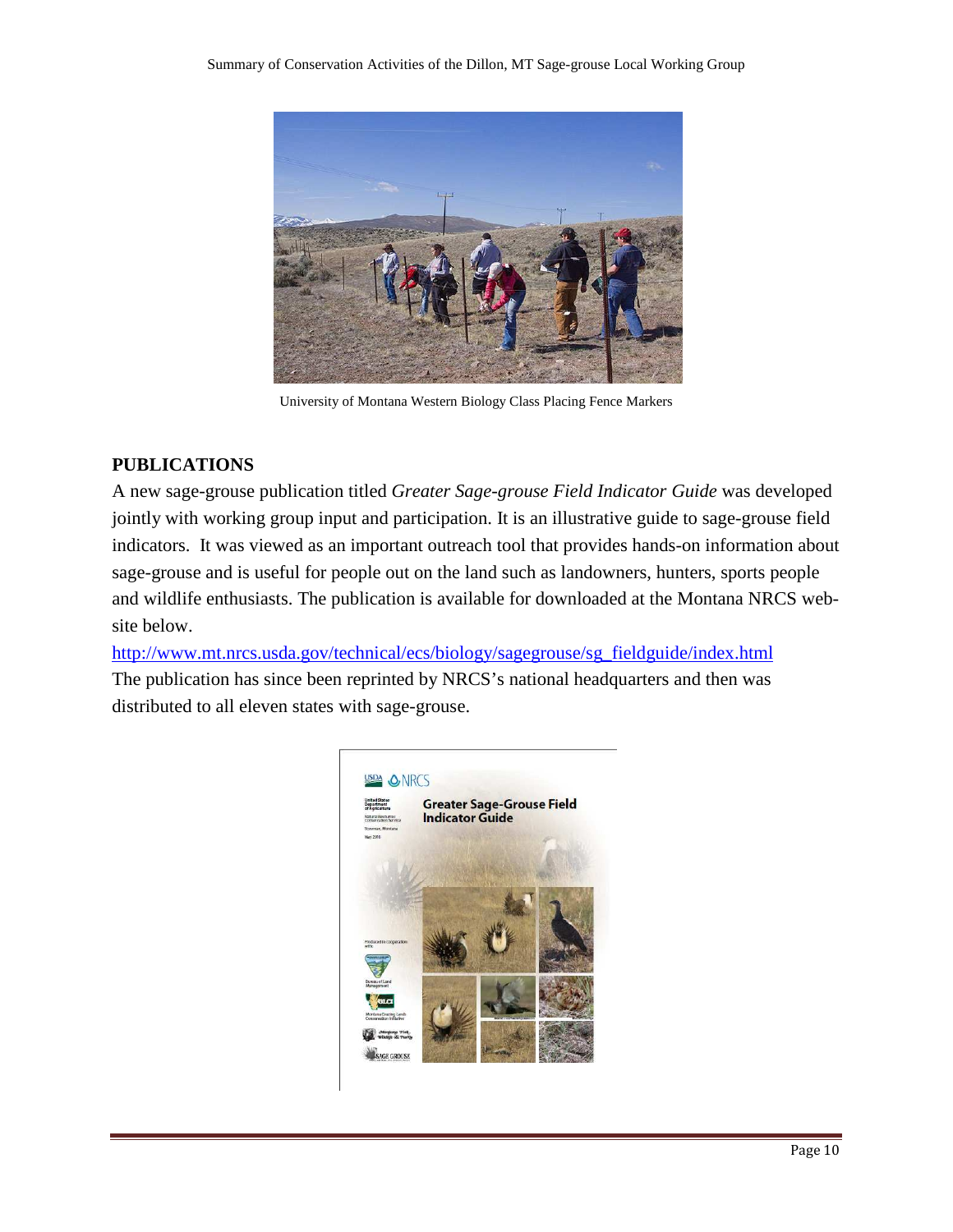## **CHALLENGES**

Г

The Dillon SG-LWG has been successful in providing outreach and education on local issues despite having no operating budget. As would be anticipated, they have encountered challenges not necessarily unique to them but nevertheless, indicative of individual interests having to come together for a common goal. The Dillon SG-LWG has successfully acquired small grants which they have used to schedule workshops, field trips, engage professional speakers, and advertise such on local radio stations, newspapers, and bulletin boards. Interest in sage-grouse by landowners has fluctuated, primarily with the threat of endangered species listing.

| <b>Table 5</b><br><b>Dillon Sage-grouse Local Working Group Activities 2007-2010</b> |                                                                                                                                                                                 |                             |  |
|--------------------------------------------------------------------------------------|---------------------------------------------------------------------------------------------------------------------------------------------------------------------------------|-----------------------------|--|
| <b>Date</b>                                                                          | <b>Activity</b>                                                                                                                                                                 | <b>Location</b>             |  |
| Ongoing - General                                                                    | Public notice and outreach - Dillonite Daily, Dillon<br>Tribune, Montana Standard and KDBM-KBEV<br>radio                                                                        | Dillon and surrounding area |  |
| March 22, 2007                                                                       | Planning meeting / outreach – agency updates,<br>CCAA, Adopt-a-Lek, Reservoir Creek viewing lek,<br>Corral Creek burn, EIS - energy Corridor                                    | Dillon                      |  |
| March 27, 2007                                                                       | <b>DNRC Corral Creek Burn – written comments sent</b><br>addressing proposal to burning sagebrush habitat                                                                       | $Dillon - SG-LWG$           |  |
| September 4, 2007                                                                    | Planning meeting / outreach – Windmill ruling<br>update, CCAA, watchable wildlife site, energy<br>development, utility line,                                                    | <b>Dillon</b>               |  |
| October 3, 2007                                                                      | Executive committee meeting of the state sage-<br>grouse committee                                                                                                              | <b>Billings</b>             |  |
| November 6, 2007                                                                     | Planning meeting / outreach                                                                                                                                                     | Dillon                      |  |
| February 7, 2008                                                                     | Planning meeting / outreach - proposed state lands<br>energy lease sale, Reservoir Creek lek viewing area<br>and management, power line actions and mitigation<br>opportunities | <b>Dillon</b>               |  |
| February 14, 2008                                                                    | Written comments sent on West Wide Energy<br>Corridor Programmatic Environmental Impact<br><b>Statement</b>                                                                     | <b>Dillon</b>               |  |

٦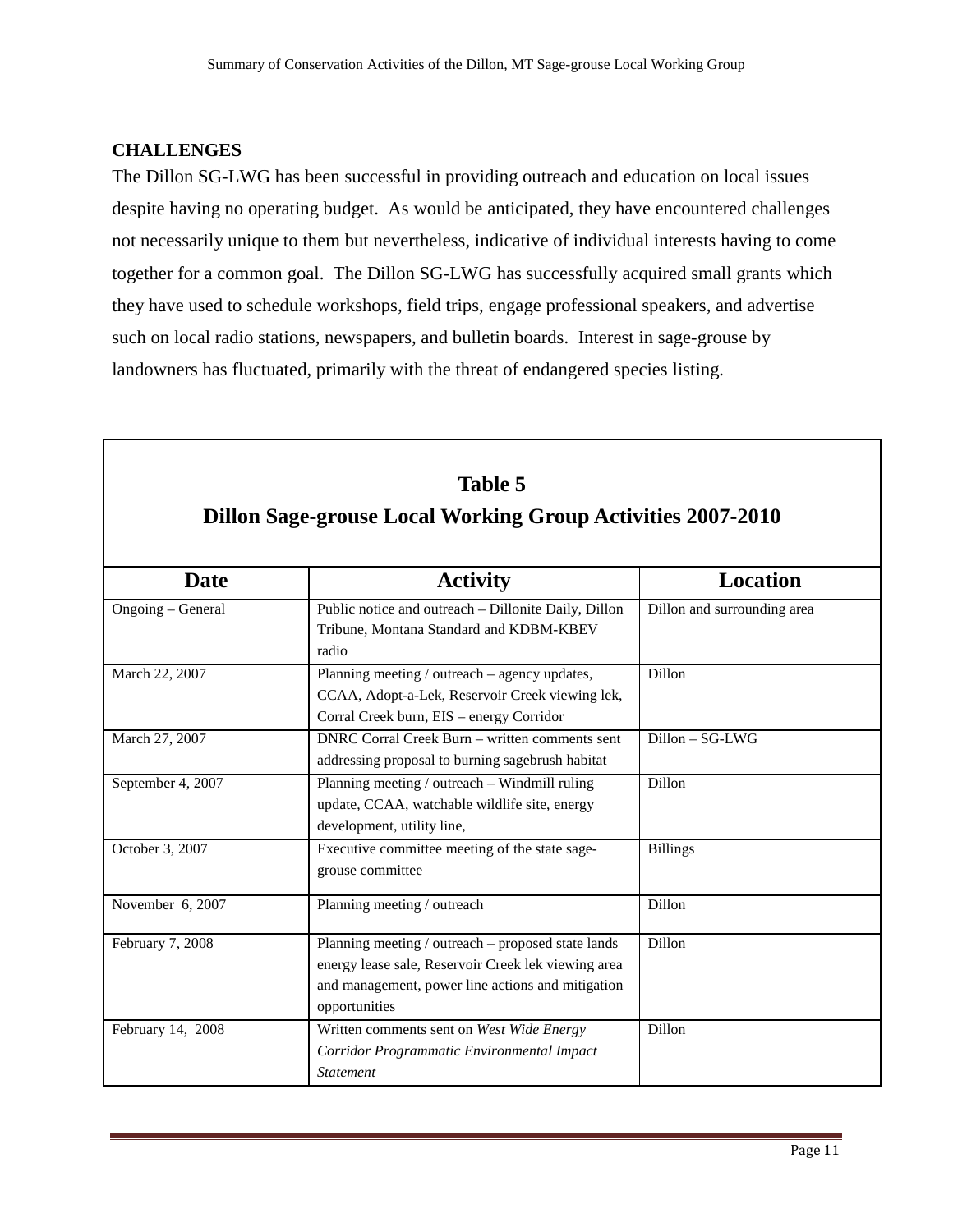# **Table 5 Cont:**

# **Dillon Sage-grouse Local Working Group Activities 2007-2010**

| <b>Date</b>        | <b>Activity</b>                                             | <b>Location</b>            |
|--------------------|-------------------------------------------------------------|----------------------------|
| June 25, 2008      | Listing decision meeting, CCAA, MST I power                 | Dillon                     |
|                    | line, Grazing land Conservation Initiative                  |                            |
| September 14, 2008 | Northwestern Energy briefed the working group on            | Dillon                     |
|                    | proposed 500 Kv power line routes through                   |                            |
|                    | southwest Montana                                           |                            |
| September 17, 2008 | A Livestock Interactions on Sagebrush Grasslands            | <b>Twin Bridges</b>        |
|                    | was held in Twin Bridges. Guest speakers include            |                            |
|                    | Dan Taylor, Jeff Mosley, Peter Lesica and Jon               |                            |
|                    | Siddoway. The presentation session was followed             |                            |
|                    | up with a tour of sage-grouse habitats and further          |                            |
|                    | discussions of the issues.                                  |                            |
| October 20, 2008   | Planning / Outreach - FWP Core area map status,             | Dillon                     |
|                    | Grant funding possibilities, State lands energy             |                            |
|                    | leasing, conifer encroachment removal                       |                            |
|                    | opportunities                                               |                            |
| November 20, 2008  | Planning / Outreach - status of federal listing             | Dillon, Clark Canyon, Lima |
|                    | decision, working group to request tour with EIS            |                            |
|                    | team, habitat improvement opportunities                     |                            |
|                    | encroachment, Core area map status, power line              |                            |
|                    | input and route, proposed state lands lease sale,           |                            |
|                    | Cooperative sage brush initiative (CSI)                     |                            |
| November 20, 2008  | Members agreed to pursue two MFWP grants. One               | Dillon                     |
|                    | to host three outreach educational workshops                |                            |
|                    | around the state addressing sage-grouse and energy          |                            |
|                    | development. The other two purchase raw fence               |                            |
|                    | marker materials for volunteers to cut and place on         |                            |
|                    | fences. Three workshops were held in Miles City,            |                            |
|                    | Malta and Dillon and enough raw materials were              |                            |
|                    | purchased to do mark ten miles of fence.                    |                            |
|                    | Approximately ten mils of fence have been marked            |                            |
|                    | in Beaverhead, Petroleum and Valley counties.               |                            |
| March 24, 2009     | MSTI Power Line corridor field tour $-\overline{SG-LWG \&}$ | Dillon                     |
|                    | Industry representatives / mitigation discussion            |                            |
| March 27, 2009     | Intermountain West Joint Venture Capacity grant             | Dillon                     |
|                    | submitted - unsuccessful                                    |                            |
| March 2009         | Grant application submitted -                               |                            |
|                    | Intermountain West Joint Venture (IWJV) -                   |                            |
|                    | unsuccessful                                                |                            |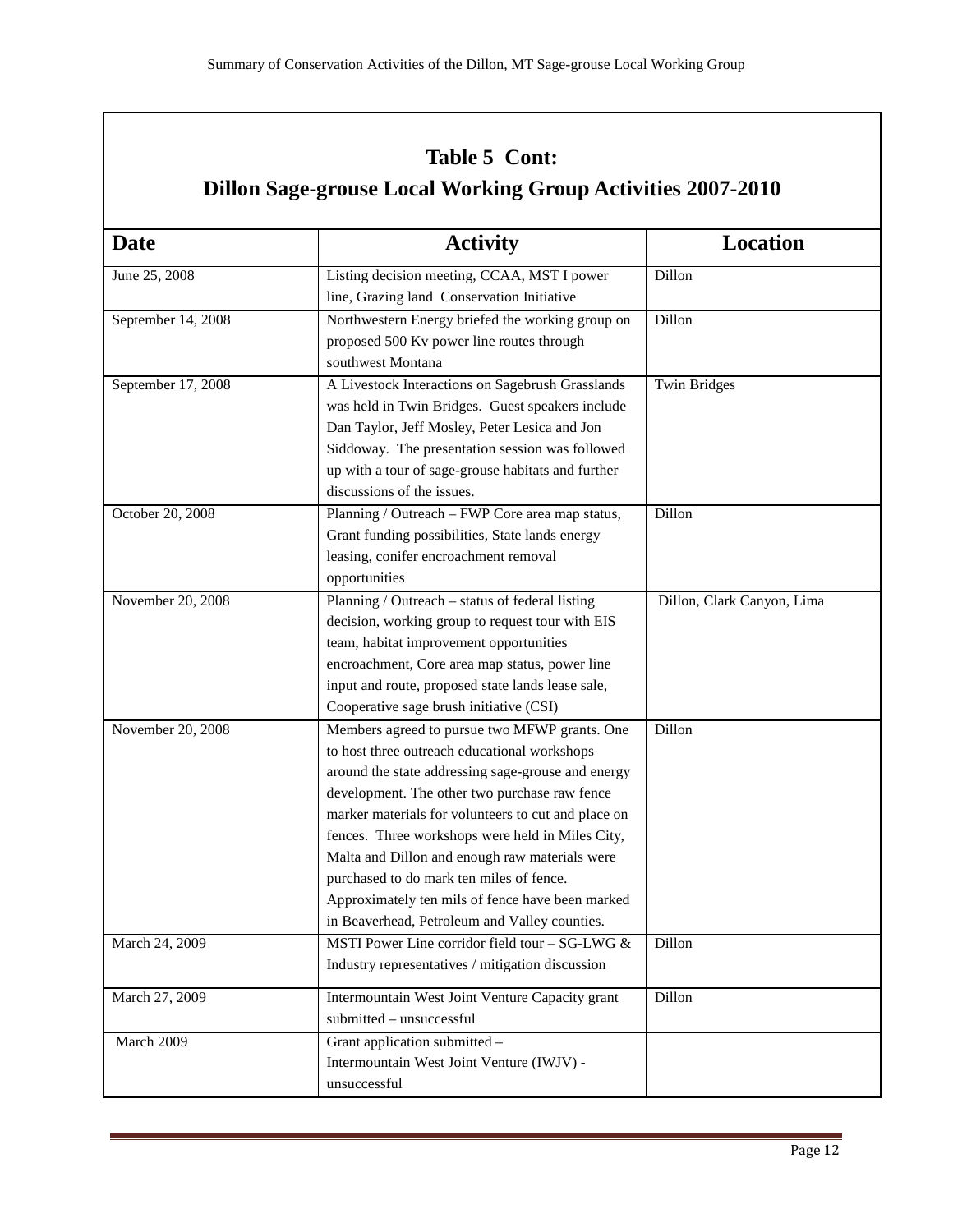# **Table 5 Cont:**

# **Dillon Sage-grouse Local Working Group Activities 2007-2010**

| June 19, 2009     | Planning / Outreach - Action plan reviewed, federal   | Dillon |
|-------------------|-------------------------------------------------------|--------|
|                   | listing decision update, lek monitoring report,       |        |
|                   | Audubon report, Adopt-a-lek, NEW power line,          |        |
|                   | BLM leasing, Naugle report, Waage report              |        |
| Summer 2009       | U of M Western-biology/ecology class places fence     | Dillon |
|                   | markers out in sage-grouse habitat                    |        |
| December 17, 2009 | NRCS strategy, MSTI power line, landowner             | Dillon |
|                   | indicator guide publication, NRCS west wide           |        |
|                   | initiative, Wyoming study on fence mortality, BLM     |        |
|                   | grant opportunity                                     |        |
| December 17, 2009 | Landowner Indicator Guide comments - approved         | Dillon |
| February 14, 2011 | Grant applications: Sage-grouse conservation project; | Dillon |
|                   | southwest Montana fences and funding of a speakers    |        |
|                   | bureau                                                |        |
| March, 2010       | Intermountain West Joint Venture Capacity grant       |        |
|                   | submitted - unsuccessful                              |        |
| March 11, 2010    | Outreach – Listing Decision – speakers USFWS,         | Dillon |
|                   | NRCS programs, private lands programs, CCAA,          |        |
|                   | Grant opportunity                                     |        |
| Spring 2010       | Reservoir Creek lek viewing area, sign purchase and   | Dillon |
|                   | installation, and 2-track reclamation effort          |        |
| August 20, 2010   | Conference call / SG-LWG opportunity Grant            | Dillon |
|                   | development                                           |        |
| October 18, 2010  | Planning and outreach – new conferencing report       | Dillon |
|                   | NRCS/USFWS, BLM grant, COR enterprises &              |        |
|                   | Conservation Corps support for fence markers, MSTI    |        |
|                   | update, TNC report, Draft WORK PLAN REVIEW            |        |
| November 4, 2010  | Letter to Northwest Energy on appropriate             | Dillon |
|                   | monitoring and mitigation of MSTI power line          |        |
| November 1, 2010  | Dillon SG-LWG Action Plan Adopted                     | Dillon |
|                   |                                                       |        |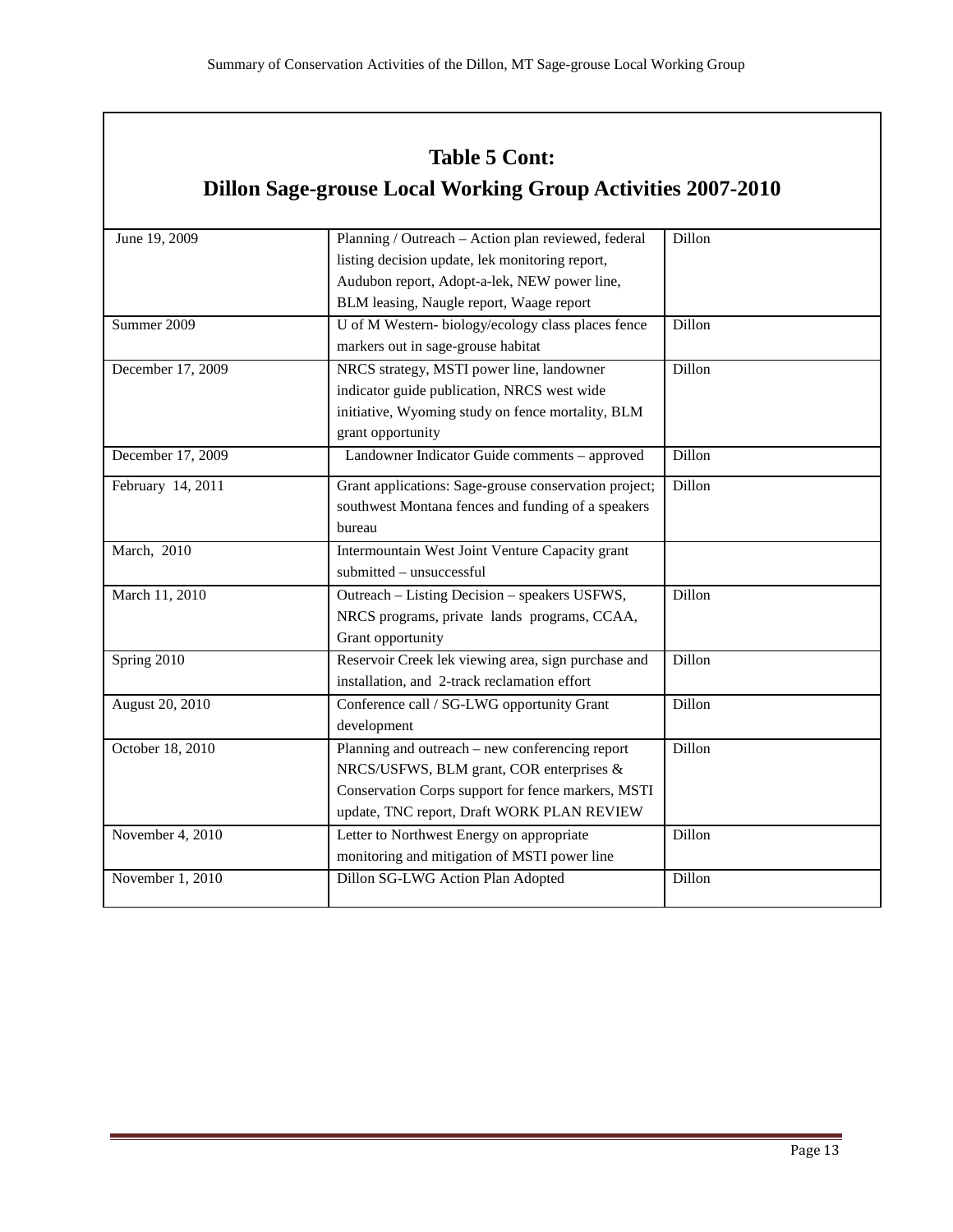# **DILLON LOCAL WORKING GROUP SAGE-GROUSE ACTION PLAN Oct. 2010 – Oct. 2011**  *(November 1, 2010)*

*Note to readers: The following is prepared primarily for use by the local working group, but it is also anticipated that others outside of the local working group may have interest in this document. So, it is written to provide some basic information to persons who may not be familiar with the local geography, 'surroundings, and issues.* 

## Introduction

The Dillon area working group is one of 4 working groups currently operating in Montana originally identified in the "Management Plan and Conservation Strategies for Sage-Grouse in Montana- 2005." Dillon is the only working group in the southwestern portion of Montana; all of the other locations are to the east. The next closest working group location is in Musselshell county.

The Dillon Local Working Group began meeting in December of 2003. Meetings were open to all and participants included agricultural interests, sportsmen, power companies, and representatives of state, federal, and tribal agencies and nongovernmental organizations. Approximately 20-35 persons attended each meeting. The LWG first met in December 2003, and has continued to meet 3-4 times per year since. The primary focus of the meetings has been to review the goals and conservation actions recommended by the Montana state management plan for greater sage-grouse conservation, review programs providing financial assistance to landowners for sage-grouse-related improvements and conservation measures, review pending activities that may impact habitats and populations, host expert presentations on the results of scientific research, review state and federal conservation planning, and to begin on-the-ground projects.

The current co-chairs of the Dillon LWG are Ben Deeble and Nathan Finch, appointed by consensus in March 2010 for two-year terms.

### Geographic Area

There was no pre-determined geographic area for the Dillon area working group. Participants in the meetings have included persons from Beaverhead, Madison, and surrounding counties in Montana.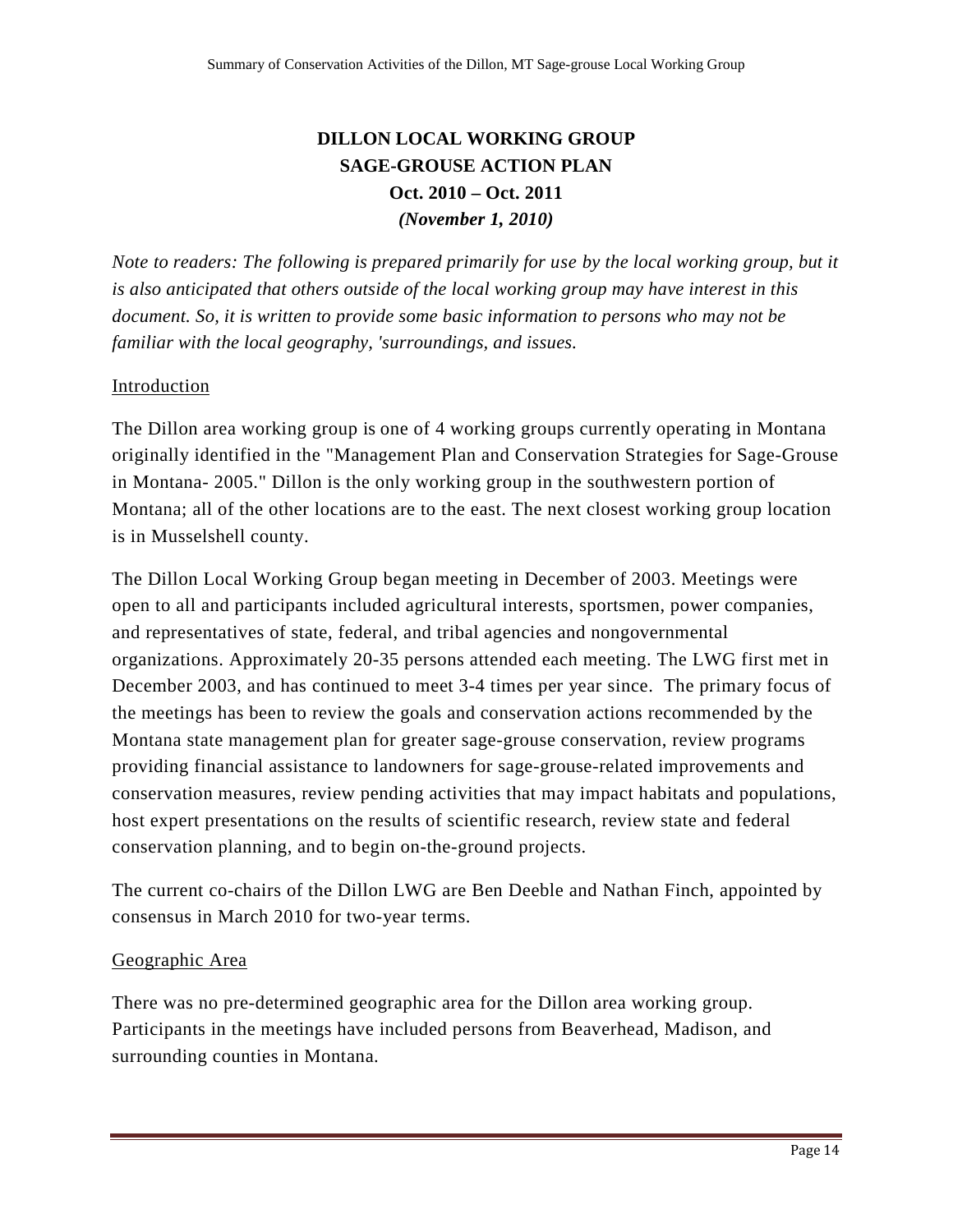Landownership and public land management in this portion of Montana include:

 Private landownership Land and minerals managed by the Bureau of Land Management Lands managed by the U.S. Forest Service Lands managed by the Montana Department of Natural Resources and Conservation Red Rocks Lakes National Wildlife Refuge (U.S. Fish and Wildlife Service) Lands managed by Montana Fish, Wildlife and Parks

### General Description of Habitat

Southwestern Montana is within the Mountain Foothills Mixed Sagebrush ecotype. In this part of Montana, most sage-grouse habitat occurs on inter-mountain valleys and on forested mountain slopes at elevations ranging from 5000 to 8000 feet. Slope varies from nearly level to 45 degrees on some mountainsides. Grass and sagebrush are interspersed with forested areas. Major drainages include Red Rock, Big Hole, Beaverhead, and Ruby Rivers, and Blacktail Creek.

### General Description of Sage-Grouse Population

Based on available data and anecdotal information, sage-grouse populations in these counties experienced declines in the latter half of the  $20<sup>th</sup>$  century, but more recently appear to have stabilized based on lek counts and fall harvest data including harvest wing counts.

Despite harsh winters that can occur in this part of Montana, sage-grouse survive winters well, especially compared to other upland game birds. Sage-grouse use sagebrush for food and shelter during the winter months. (Refer to the "Montana State Management Plan" for more information on seasonal habitat needs.)

Some sage-grouse in southwestern Montana migrate (sometimes up to 50 miles) between separate summer and winter areas. Ongoing research has documented migratory movement across the Continental Divide between eastern Idaho and Big Sheep Creek Basin in southwestern Beaverhead County, and between the Centennial Valley in SW MT and Clark County, Idaho.

Research on habitat and sage-grouse populations is being conducted by FWP, BLM, U.S. Forest Service, and National Wildlife Federation in the Dillon Local Working Group Area. This includes work on lek counts, habitat mapping, .and migration patterns.

### Key Issues for Sage-Grouse in the West

After thoroughly analyzing the best scientific and commercial information available, the Fish and Wildlife Service concluded in March 2010 that the greater sage-grouse warrants protection under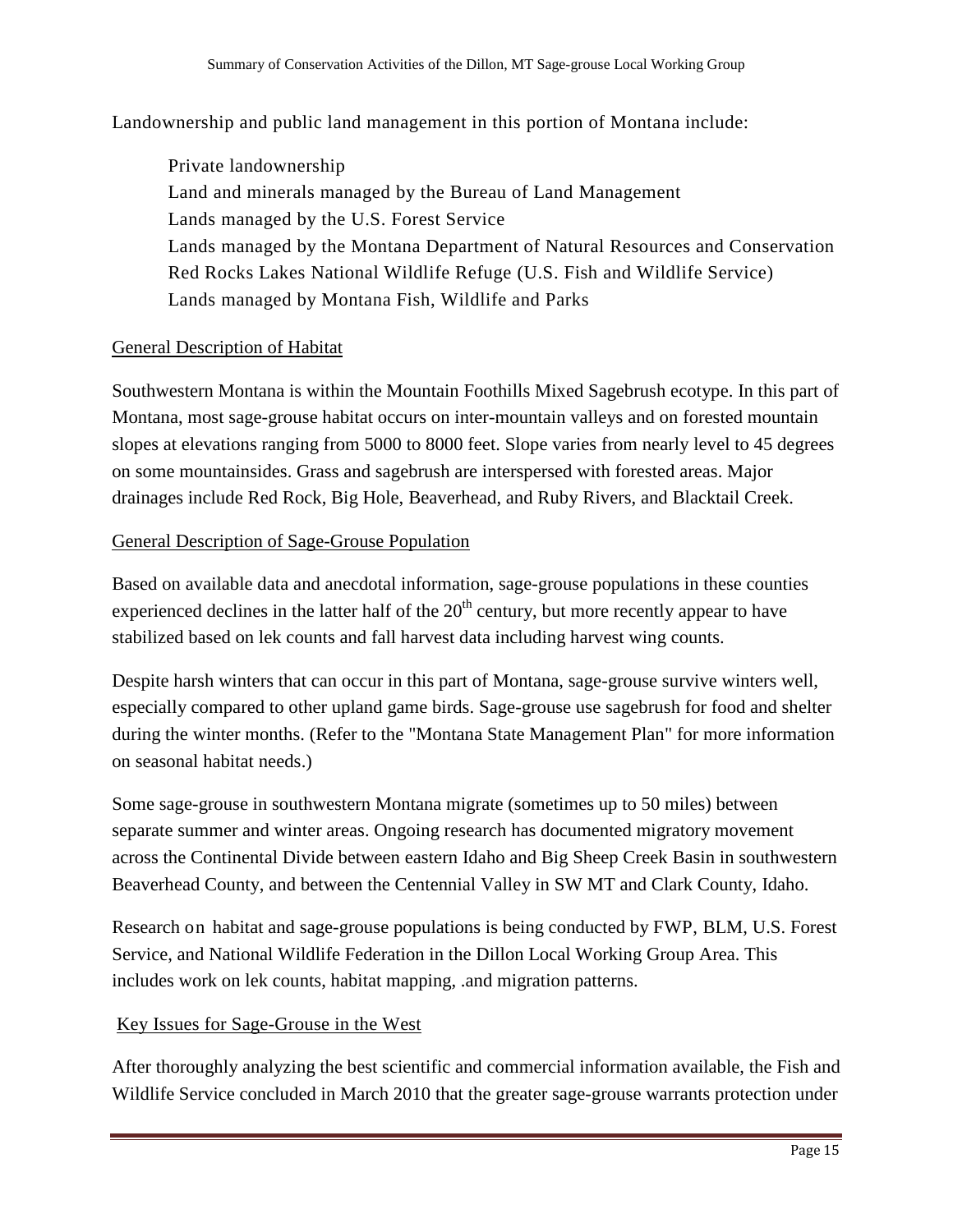the Endangered Species Act. However, the Service has determined that listing the species for protection is precluded by the need to take action on other species facing more immediate and severe extinction threats. As a result, the sage-grouse will be added to the list of species that are candidates for Endangered Species Act protection. The Service will review the status of the sagegrouse annually.

The Service analyzed potential factors that may affect the habitat or range of the greater sagegrouse and determined that habitat loss and fragmentation resulting from wildfire, energy development, urbanization, agricultural conversion, and infrastructure development are the primary threats to the species.

Greater sage-grouse populations have been declining since the 1960s. Some population projections and analysis of threats suggest the declining population trend will continue across the species. Effective conservation measures can help to abate these anticipated negative effects.

Invasive plants are also a serious rangewide threat to greater sage-grouse habitat because they can out-compete sagebrush and are increasing wildfire frequencies, further contributing to direct loss of habitat. Once established, invasive plants reduce and eliminate vegetation essential for greater sage-grouse to use as food and cover. Sagebrush restoration techniques are limited and have generally been ineffective. However, maintaining healthy sagebrush grasslands with a full complement of native perennial grasses, forbs and shrubs can effectively reduce the invasion of these habitats by exotic plants.

Federal agencies manage the majority of greater sage-grouse habitat in the United States. Overall, the ability of these agencies to adequately address the issues of wildfire and invasive plants across the landscape is limited. Energy development and its associated infrastructure are expected to continue. Protective measures including strategic locating of energy developments away from core sage-grouse habitat are needed to reduce threats into the future.

Substantial new information on West Nile virus (WNv) and impacts on the greater sage-grouse has emerged since 2005. The virus is now distributed throughout the species' range, and affected sage-grouse populations experience high mortality rates with resultant, often significant reductions in local populations. Infections in northeastern Wyoming, southeastern Montana, and the Dakotas seem to be the most persistent. Outbreaks vary between years, with hotter late summers that support high mosquito abundance promoting the highest observed mortality rates. Limited information suggests that sage-grouse may be able to survive an infection; however, because of the apparent low level of immunity and continuing changes within the virus, widespread resistance appears unlikely.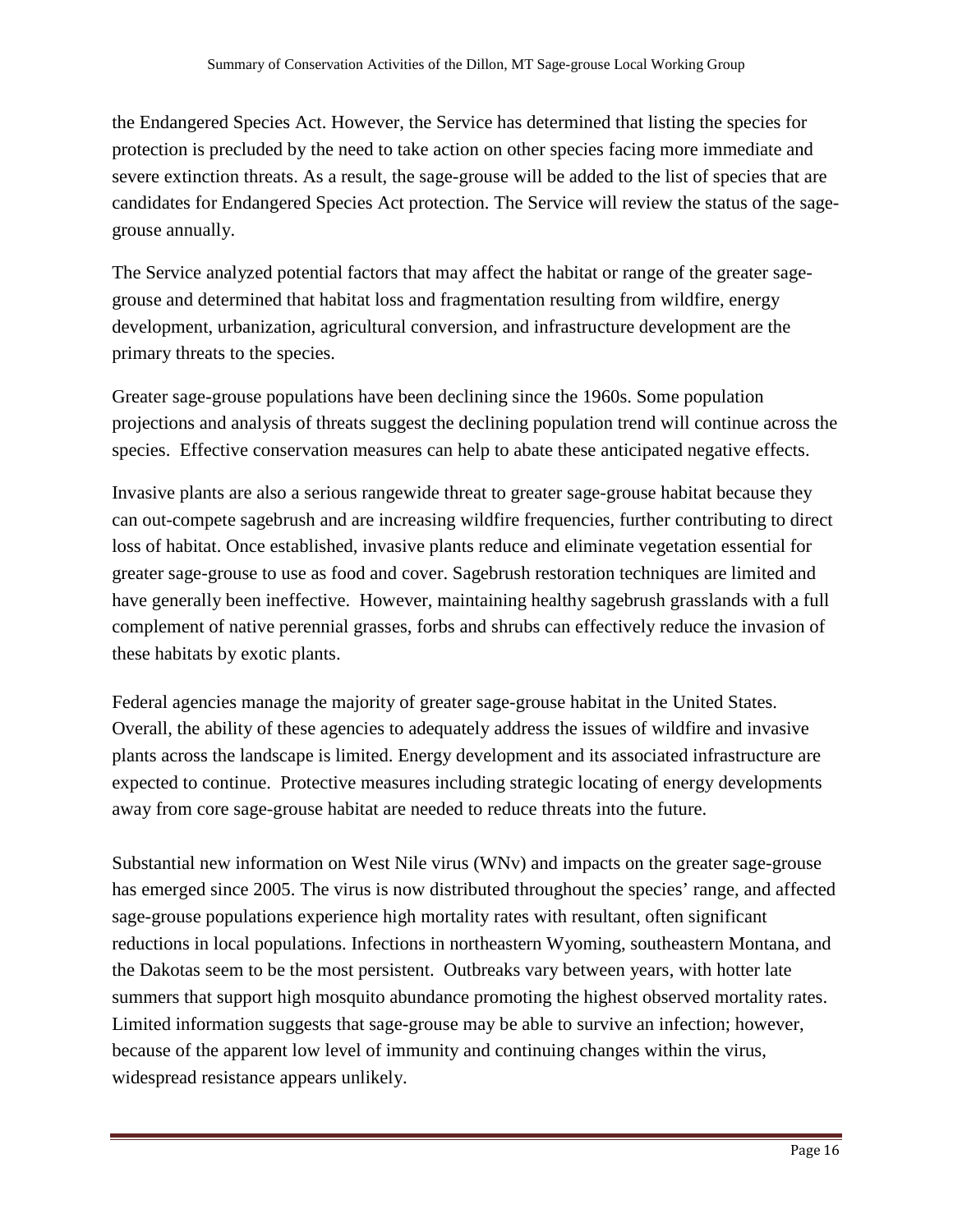#### Dillon Area Issues

The Dillon Local Working Group confirmed that the five issues below are key issues.

- 1. Invasive Plant Species
- 2. The adverse affects of wildfire or prescribed fire
- 3. The following appeared  $\overline{\phantom{a}}$  tied" for  $3^{\text{rd}}$  place:

 i. Infrastructure (includes fences, roads, power lines, communication towers, and pipelines, developed for any purpose)

 ii. Conversion and fragmentation of habitat caused by residential subdivision and development

- 4. Conifer invasion
- 5. Unsustainable or incompatible grazing

In addition, the group also identified the following as priority issues.

Key issues are focused on the objectives of the state plan-sage grouse populations and sagegrouse habitat. It is assumed that primary emphasis will be given to those populations that are known or suspected to be at risk, or where future actions or stressors could create new risk factors. Areas with stable populations will be less of a focus (except where future actions could be a problem.

Consider populations at risk:

Are there populations known or suspected to be declining? Identify future actions or situations that could create new risk factors for population viability. In this area this includes:

West Nile Virus;

Increased recreation activity;

Potential threats from increasing use of rural areas for residential development;

Energy development and transmission infrastructure;

Other?

Actions that reduce or minimize sage brush habitat. In this area this includes:

New conversion of sagebrush land to cropland

 Eliminating sagebrush (including burning, plowing, mowing, or use of herbicides) as part of efforts to promote grass growth, or other

Wildfire

Subdivisions and housing development